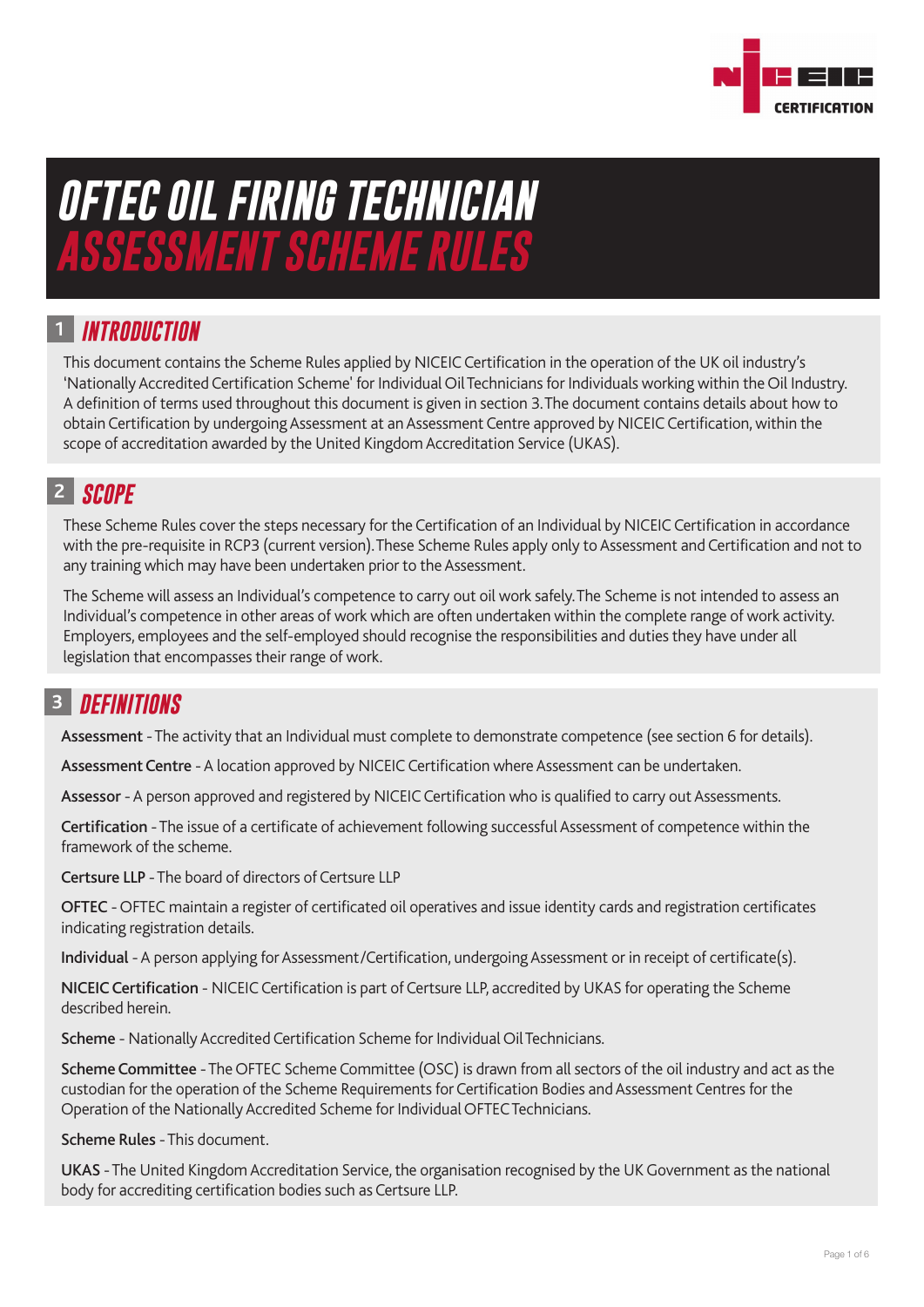# *POLICY STATEMENTS* **4**

It is the policy of NICEIC Certification that impartial Assessment shall be open to any and all Individuals meeting the Scheme entry requirements (see section 6) regardless of race, colour, creed, nationality, ethnic origin, gender, martial status, religion, sexuality, political belief, disability or age.

The Scheme shall be available to Individuals both with and without preparatory training.

It is the policy of NICEIC Certification to take all reasonable steps to offer methods of Assessment that cater for the needs of Individuals with learning and physical difficulties. Individuals are invited to indicate any special needs that they wish to be taken into consideration at the time of application. Each declared situation will be considered on an individual basis.

# *SCHEME CRITERIA* **5**

The criteria that define Assessments are produced at a national level by the OSC and its sub groups.The Scheme is modular in design and the number and nature of modules available are subject to periodic change.

A current list of modules is available on request The current scope of UKAS accreditation can be obtained via the UKAS website listed as Certsure LLP trading as NICEIC Certification (see useful numbers on page 6). Modules are grouped into general work sectors, comprising:

- Pressure jet appliances
- Vaporising appliances
- Installation technician
- Oil storage tank installation technician

Individuals taking the Assessment for the first time will take the initial Assessment, however, for those individuals who are renewing their certificate(s) they may be eligible to undertake a re-assessment process providing the recertification is within 12 months of the expiry for the certificate of achievement.

For advice regarding the appropriate modules required to cover the work activities of an individual, contact should be made with the local Assessment Centre, details of which can be found by calling: freephone 0800 519 5190.

# *APPLICATION* **6**

All formal applications shall be made on the application form provided, which must be complete in all its details before Certification can be processed. Renewal of a certificate can be taken up to six months prior to the expiry of existing certificate, without the loss of any time on an existing certificate. To take advantage of this initiative, operatives will be able to take expiring oil assessments up to six months prior to the expiry date of existing certification. The expiry date of the new certificate will be five years plus the remaining time period on the expiring certificate. Note if the period is greater than six months the certificate issued will have an expiry date of five years only from the date of completion of the Assessment.

The application form requires a declaration of category for the Individual making the application.

#### CATEGORY 1,2 AND 3 APPLICATION CONDITIONS

#### **Category 1**

Applicants in this category are regarded as experienced oil technicians and are required to hold OFT accredited certificate(s); they will need to provide an original certificate as evidence to the Assessment Centre prior to taking OFTEC assessments.

- Candidates holding OFT10-101 and/or OFT10-102 may take OFT10-105E and/or OFT10-600a assessment without training (and are therefore Category 1).
- ·• Candidates holding OFT10-101 may take OFT10-201 without training (and are therefore Category 1).
- Candidates holding OFT10-105E and/or OFT10-600a must undertake training before taking OFT10-101 and/or OFT10-102 (and are therefore Category 2).
- Candidates holding OFT10-105E, and/or OFT10-102(D/W) and/or OFT10-600a, must undertake training before taking OFT10-201 (and are therefore Category 2).

Note: A candidate who holds OFT10-102D, and then wishes to take OFT10-102W, would only have to sit Theory Paper 6 in order to achieve this, on condition that the candidate had achieved the first qualification no more than 3 months before the add-on is taken.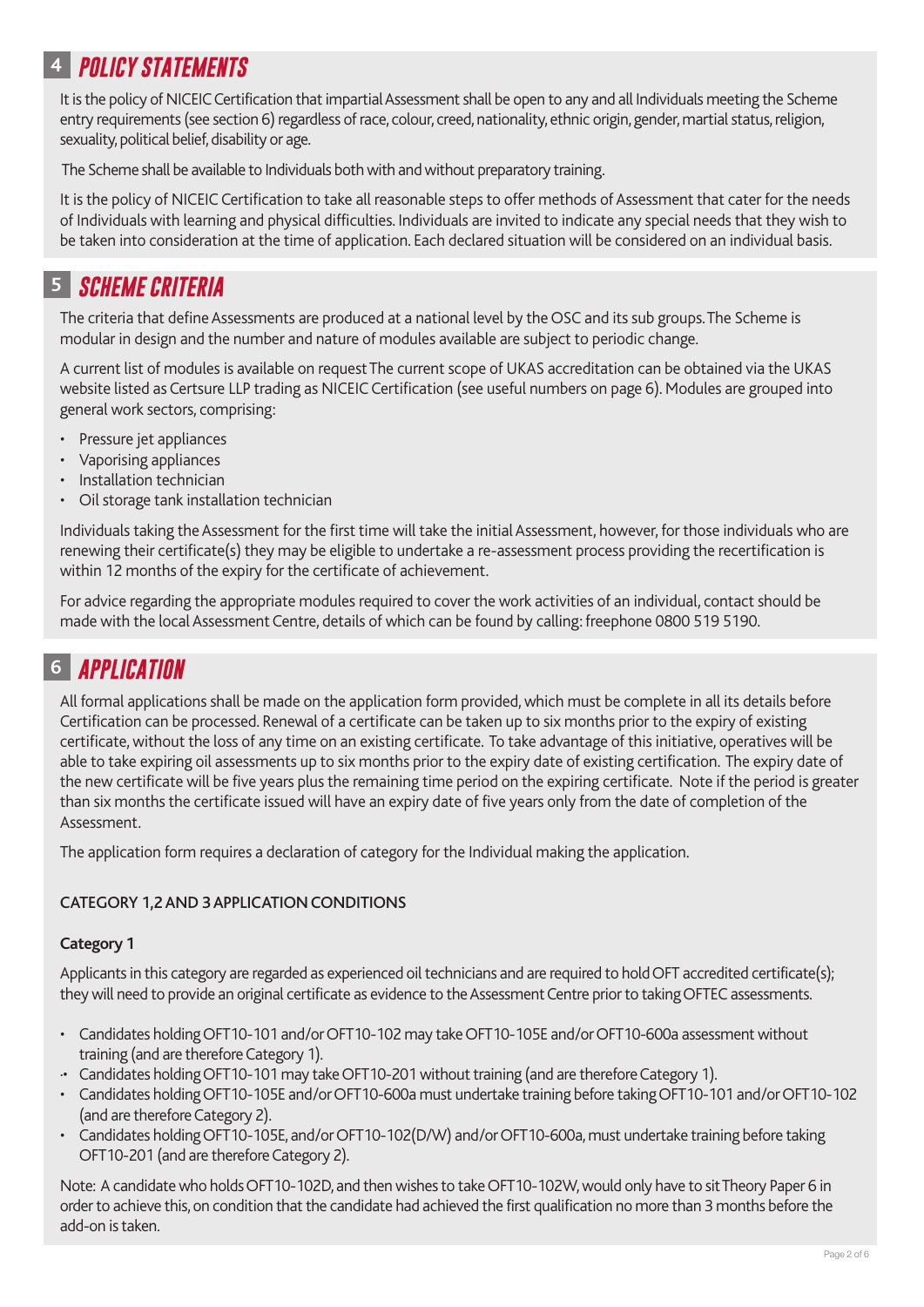#### **Category 2**

Applicants in this category are regarded as holding a nationally recognised qualification in a trade associated with oil work, candidates must provide relevant qualifications to support entry (see R576 current version),

Or

Must provide written evidence to the AC confirming that they have undertaken 'on the job'Oil installation and/or maintenance training that would support their application for the range of assessments to be undertaken.That evidence shall be in writing from the employer detailing precisely the type, range and volume of work carried out.

Or

Have relevant skills and experience gained from working in a related trade such as Plumbing / Heating / Ventilation / Refrigeration / Air-Conditioning / Gas Fitting or servicing.

Applicants must provide evidence of this related experience to the AC.The evidence must consist of, as a minimum, the following:

- Name and address of the business(s) providing the related experience.
- The types of related work undertaken.

All Category 2 candidates must also undertake training at an OFTEC approved training centre.

The training must consist of training utilising the current OFTEC Technical Books appropriate to the type of work and equipment that the candidate requires to be assessed against.The possession of these OFTEC Technical Books prior to training and subsequent assessment is mandatory.

#### **Category 3**

Applicants in this category are regarded as new to the oil industry, and do not hold any national qualifications in a related field nor have any related work experience.Application conditions for this category require that the Category 3 applicant may either:

• Obtain employment with an OFTEC registered business which is willing to provide an auditable extended oil training programme incorporating both On and Off the Job components with organisational support prior to the applicant taking OFTEC assessment. Evidence of the contents of the programme detailing the Off the Job training and On the Job experience must be presented to the AC as above

OR;

• Undertake a training programme (such as the OFT50) at an OFTEC approved training centre, which is planned, managed and organised by the training centre.

# *ASSESSMENT* **7**

The Scheme comprises a number of oil-safety Assessments, which can be tailored to reflect an Individual's area of work. Each Assessment is subdivided into elements that reflect the competence that an individual is required to demonstrate in accordance with Assessment criteria.

The Assessment(s) require an Individual to complete written and/or practical assessments dependent upon the modules selected.Where necessary, Individuals may be asked oral questions posed by an Assessor.

Individuals must comply with instructions given to them at the Assessment Centre regarding conduct and safety and must abide by any documented requirements, including the following:

- I. General conduct
- II. Provision of tools and equipment necessary to undertake any required practical Assessment. In the event that an Individual provides his/her own material, then these will be subject to approval by the Assessor prior to use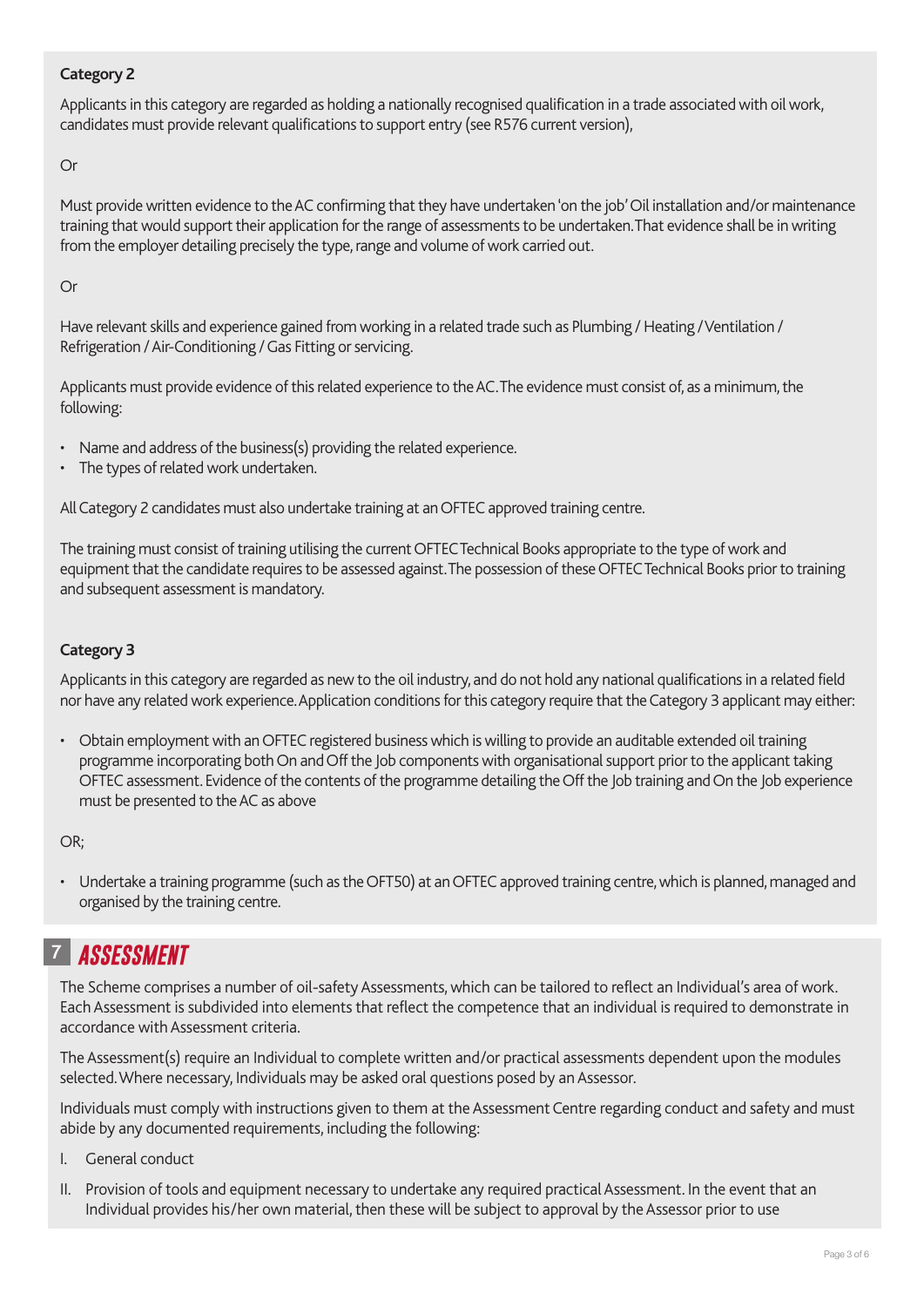- III. Provision of protective clothing and safety equipment necessary for the Assessments attempted. In the event that an Individual provides his/her own protective clothing and safety equipment, then these will be subject to approval by the Assessor prior to use
- IV. Provision of reference documentation, industry or legislative source publications or material adapted or adopted from training programmes or other sources provided they require oil safety knowledge to be used to select necessary information, to enable the answering of 'open book' questions. In the event that an Individual provides his/her own clean and unmarked material, then these will be subject to approval by the Assessor prior to use
- V. Provision by the Assessment Centre of full instructions to enable the completion of both written and practical Assessments
- VI. In the event that an Individual does not satisfy the full range of criteria required by an Assessment, a partial reassessment may be allowed, covering only those elements or tasks where Assessment was incomplete. Assessment Centres shall advise such Individuals to the areas where re-assessment may be necessary

Note: With the agreement of the Individual taking assessment, the transmission of results to NICEIC Certification and subsequent Certification may be delayed, dependant on the assessment being taken, which are:

• Assessment shall be completed within 90 days of application to the recommendation for certification or recorded as failure.

#### *CERTIFICATION* **8**

The Assessment Centre will indicate to Individuals the provisional outcome of their Assessment within five working days of the completion of the Assessment.This indicated result will still be subject to verification, following which records will be transmitted to NICEIC Certification. Assessment Centres may only recommend Certification; the final decision rests with NICEIC Certification. In the event that the recommendation for Certification is not accepted, NICEIC Certification and the Assessment Centre will work to resolve any issues within twenty working days of receipt of the recommendation and the Assessment Centre shall inform the Individual of any outcome other than Certification.

NICEIC Certification will endeavour to provide successful Individuals with Certification within twenty working days of the receipt of correctly completed paperwork from the Assessment Centre.

Certificates of achievement issued contain the following details: the scope of the Certification; the Individual's full name; certificate number; national insurance number; date of birth; a description of each Assessment; the expiry date of the Certification; the certificate holders signature; and a clear warning statement that the certificate is only valid when presented on original paper.

Photocopied certificates are not evidence of achievement and should not be accepted as such.The certificate remains at all times the property of NICEIC Certification , its display or use being subject to existing Certification.

Replacement or duplicate certificates can be obtained from NICEIC Certification.A fee, paid in advance and in line with current Certification fees will be charged by NICEIC Certification in the event of any such request.

Unless NICEIC Certification has a specific formal arrangement with an employer or any other third party, certificates will be issued directly to the Individual assessed.Where employer agreements exist, they will specifically require that original certificates must be issued to the certificated Individual.

# *SUSPENSION OR WITHDRAWAL OF CERTIFICATION* **9**

NICEIC Certification reserves the right to suspend or withdraw Certification upon evidence of a breach of the Scheme Rules, misuse of the NICEIC Certification logo (also see section 15). NICEIC Certification may prescribe corrective actions to remedy the breach with a time limit for implementation, normally one month. If, after one month, implementation of corrective actions have not been completed instigation of withdrawal procedures will commence.

Upon receiving written notification of the withdrawal of Certification, howsoever determined, the Individual shall forthwith: cease use and distribution of any stationary, advertising or literature containing the Certification logo; return to NICEIC Certification appropriate certificates; cease carrying out work within the scope of Certification that has been withdrawn; and follow any other instructions included in the written notification.Withdrawal of an Individual's Certificate(s) will be made public via identification in suitable industry publications and details will be submitted to OFTEC.

Individuals have the right of appeal to NICEIC Certification as described in section 11 below.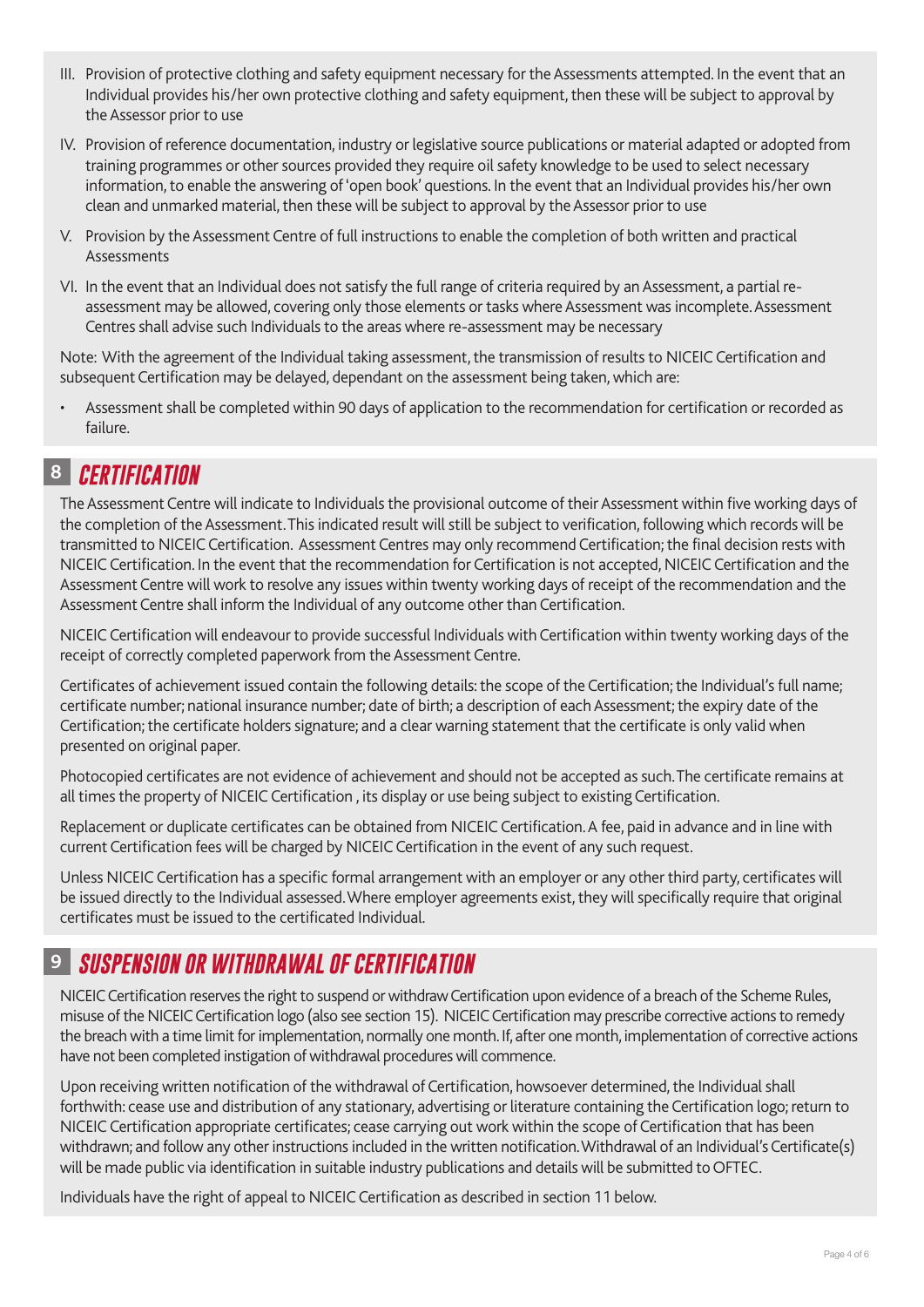### *COMPLAINTS* **10**

Individuals may make a complaint concerning this Scheme to the Assessment Centre attended or to NICEIC Certification. Complaints will be investigated, reported, resolved and the results of any investigation will be communicated in writing to the Individual.Complaint procedures shall be in place at each Assessment Centre and NICEIC Certification and shall be made available to any Individual on request.The Individual has the right of appeal against a decision reached by NICEIC Certification (see section 11 below).

# *APPEALS* **11**

Individuals have the right of appeal against any of the following: the results of a complaint investigation; a decision not to issue a certificate; or a decision to withdraw a certificate.All appeals must be submitted in writing with a remittance of £100 that is refundable if the appeal is successful.Whilst under appeal, except in exceptional circumstances, Individuals holding relevant and current Certification shall continue to be recognised as certificated within the Scheme.

Individuals have the right to be represented at an appeal hearing, but must inform NICEIC Certification in writing of this intention. Representation may be by a legal, trade union or any other body or colleague.

The initial appeal must be made within fifteen days of notification of a decision.An appeals panel will be convened and its constitution will be communicated to the Individual.The Individual has the right to object to the constitution. In such cases an alternative panel will be proposed by NICEIC Certification.

Following evaluation of the appeal the decision will be formally notified to the Individual.The Individual has the right of a final appeal via an independent arbiter acceptable to both parties whose decision will be final.The total cost of appeals by an Individual shall be borne by them where the appeal, at any stage, is not upheld by NICEIC Certification under these Scheme Rules.

# *GENERAL CONDITIONS* **12**

Certification is subject to the Scheme Rules. NICEIC Certification reserves the right to carry out verification as deemed necessary to confirm continuing satisfactory performance, or to act upon evidence received concerning lack of competence.Certification does not discharge or lessen an Individual's responsibilities, statutory or otherwise.

NICEIC Certification will not be responsible for any losses or alleged losses incurred by any individual, company or organisation where scheme rules are not met.

We reserve the right for UKAS to accompany our employees and agents on assessment visits.

# *PUBLICITY* **13**

Certification does not allow the use of the logos either of NICEIC Certification or of UKAS unless under a formal agreement for such use.The scope of Certification of an Individual must be available to members of the public.Through this Scheme, information about an Individual's Certification may be given either by NICEIC Certification or by OFTEC and shall be limited to facts concerning the scope of Certification.

# *CONFIDENTIALITY* **14**

NICEIC Certification shall hold an Individual's details in accordance with the Data Protection Act 1998 and shall use the data only for the purposes as indicated on the application form. All official parties to the Scheme (comprising NICEIC Certification,Assessment Centres and OFTEC) shall ensure that they and their staff shall keep in full confidence all information of a private, confidential or secret nature.At no time shall such information be disclosed to any third party except as permitted within these Scheme Rules to enable the official parties to carry out their duties and obligations.

# *FEE STRUCTURE* **15**

Fees for Assessment and Certification will be levied by the Assessment Centre and must be paid in full. Non payment to the centre may result in an individuals assessment results being held at the centre.

The cost of any complaint investigations or appeals by an Individual shall be borne by the Individual where the complaint or appeal is not upheld by NICEIC Certification under these Scheme Rules.